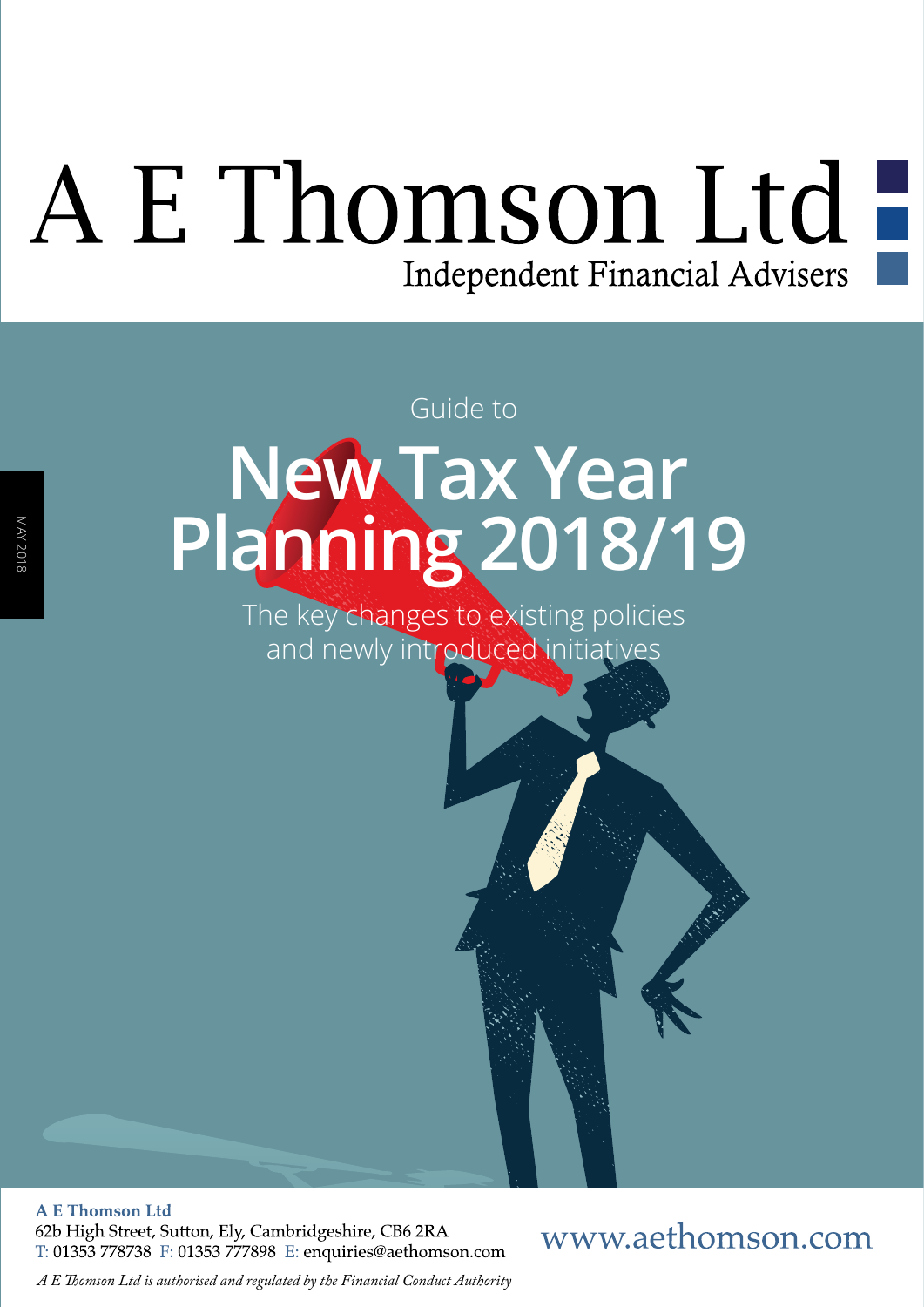## **Guide to New Tax Year Planning 2018/19**

### The key changes to existing policies and newly introduced initiatives

Now that we've entered the 2018/19 tax year, a number of key changes have taken place to existing policies, along with some newly introduced initiatives. It's important to consider these tax implications when making financial decisions.

**T**o help you navigate your way through the main changes that could have an impact on your fnancial situation, we've provided a summary of the main 2018/19 tax year changes that have come into force. The good news is that the overall tax burden is little changed for basic-rate taxpayers, but there are a number of areas that have changed that should be taken note of.

Taking action at the start of the 2018/19 tax year may give you the opportunity to take advantage of appropriate reliefs, allowances and exemptions, and consider whether there are any relevant decisions that you need to make sooner rather than later.

Here's what you need to know about the 2018/19 tax year changes and new initiatives.

#### **Personal Allowance**

The tax-free Personal Allowance is the amount of income you can earn before you have to start paying Income Tax. All individuals are entitled to the same Personal Allowance, regardless of their date of birth.

In the 2017/18 tax year, the Personal Allowance was £11,500, and it rises to £11,850 in the 2018/19 tax year. This means you can earn £350 more in the 2018/19 tax year than in the previous tax year before you start paying Income Tax.

However, bear in mind that the Personal Allowance is restricted by £1 for every £2 of an individual's adjusted net income above £100,000.

A spouse or registered civil partner who isn't liable to Income Tax above the basic rate may transfer £1,185 of their unused Personal Allowance in the 2018/19 tax year, compared to £1,150 in the 2017/18 tax year to their spouse or registered civil partner, as long as the recipient isn't liable to Income Tax above the basic rate.

#### **Income Tax**

The starting point for paying 20% basic-rate tax is £11,850, while 40% tax will start on earnings above £46,350 (up from £45,000).

#### **Scotland**

In Scotland, the frst £2,000 of earnings after the Personal Allowance is taxed at 19% rather than 20%. After that, it's 20% tax until your earnings hit £24,000, when it rises to 21%, then above £43,430 the rate is 41%. Both have an upper rate above £150,000; in England it's 45%, in Scotland 46%.

#### **Higher-rate threshold**

The threshold for people paying the higher rate of Income Tax (which is 40%) increased from

£45,000 to £46,350 in the 2018/19 tax year. This new figure also includes the increased Personal Allowance. The Government has already committed to raising the higher-rate threshold to £50,000 by 2020.

#### **Dividend Allowance**

The Chancellor of the Exchequer, Philip Hammond, announced in the Spring Budget 2017 that the Dividend Allowance would reduce from £5,000 to £2,000 from 5 April 2018.

Any dividend income that investors earn above the £2,000 allowance will attract tax at 7.5% for basic-rate taxpayers, while higherrate taxpayers will be taxed at 32.5%, and additional-rate taxpayers at 38.1%.

This may impact on shareholders of private companies paying themselves in the form of dividends, for example, rather than salary. Investors with portfolios that produce an income in the form of dividends of more than £2,000 a year, which are held outside ISA or pensions, will also be affected by the reduction in the allowance.

#### **National Insurance Contributions**

Will be charged at 12% of income on earnings above £8,424, up from £8,164 until you are earning more than £46,350, after which the rate drops to 2%. It's the same in Scotland.

#### **Auto enrolment contributions**

Auto enrolment contribution rates have increased for employees and employers. In the previous 2017/18 tax year, the minimum pension contribution rate was 1% from the employee and 1% from the employer, which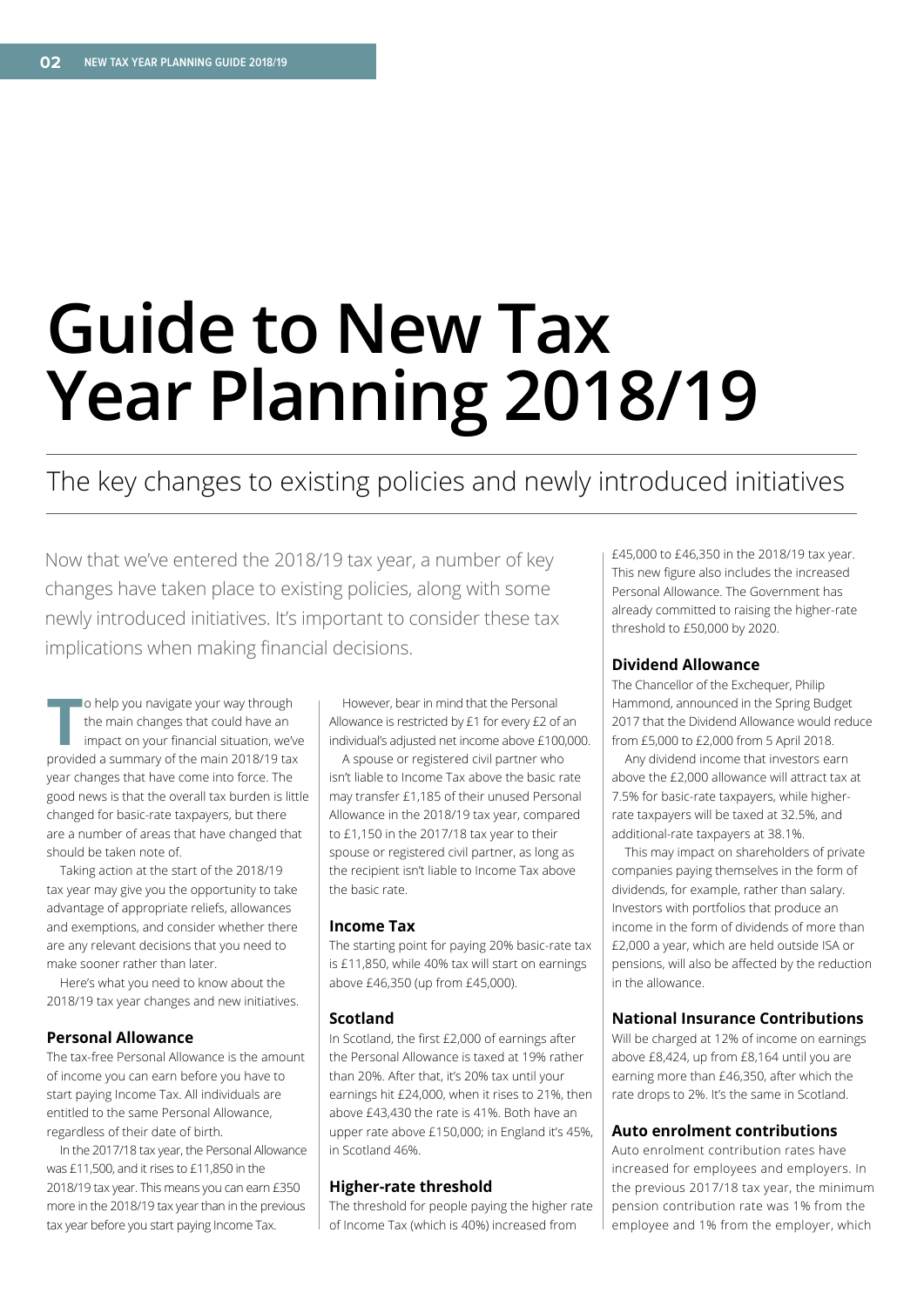provides a 2% contribution. However, from 6 April 2018, the contribution rate increased to 3% for employees and 2% from the employer, totalling 5%.

#### **Pension Lifetime Allowance**

The Lifetime Allowance increased from £1 million to £1.03 million in the 2018/19 tax year. This is the maximum total amount you can hold within all your pension savings without having to pay extra tax when you withdraw money from them.

If the total value of your pension savings goes over the Lifetime Allowance, any excess will be taxed at a rate of 25% in addition to your marginal rate of Income Tax if drawn as income, or 55% if you take it as a lump sum.

#### **State Pension**

There has been a 3% rise for the old basic State Pension and the new flat-rate State Pension. If you're on the basic State Pension (previously £122.30 per week), this has increased to £125.95. The fat-rate State Pension has increased from £159.55 to £164.35 a week.

#### **Inheritance Tax**

The residence nil-rate band (RNRB) has risen from £100,000 to £125,000. The RNRB enables eligible people to pass on a property to direct descendants and potentially save on death duties.

#### **Capital Gains Tax**

Capital Gains Tax is charged on profts that are made when certain assets are either transferred or sold. There's no tax to pay if all gains made in a tax year fall within the annual Capital Gains Tax allowance. For the 2018/19 tax year, this is £11,700 (it was £11,300 for the 2017/18 tax year).

**"THE CHANCELLOR OF THE EXCHEQUER, PHILIP HAMMOND, ANNOUNCED IN THE SPRING BUDGET 2017 THAT THE DIVIDEND ALLOWANCE WOULD REDUCE FROM £5,000 TO £2,000 FROM 5 APRIL 2018.**

#### **Buy-to-let landlords**

Changes mean that only 50% of mortgage interest will be able to be offset when calculating a tax bill, compared with 75% previously.  $\blacksquare$ 

LEVELS AND BASES OF, AND RELIEFS FROM, TAXATION ARE SUBJECT TO CHANGE, AND THEIR VALUE DEPENDS ON THE INDIVIDUAL CIRCUMSTANCES OF THE INVESTOR.

#### **Time to take a tax wealth check?**

your own and your family's tax liabilities. To discuss your situation or for a review, please contact us for further information